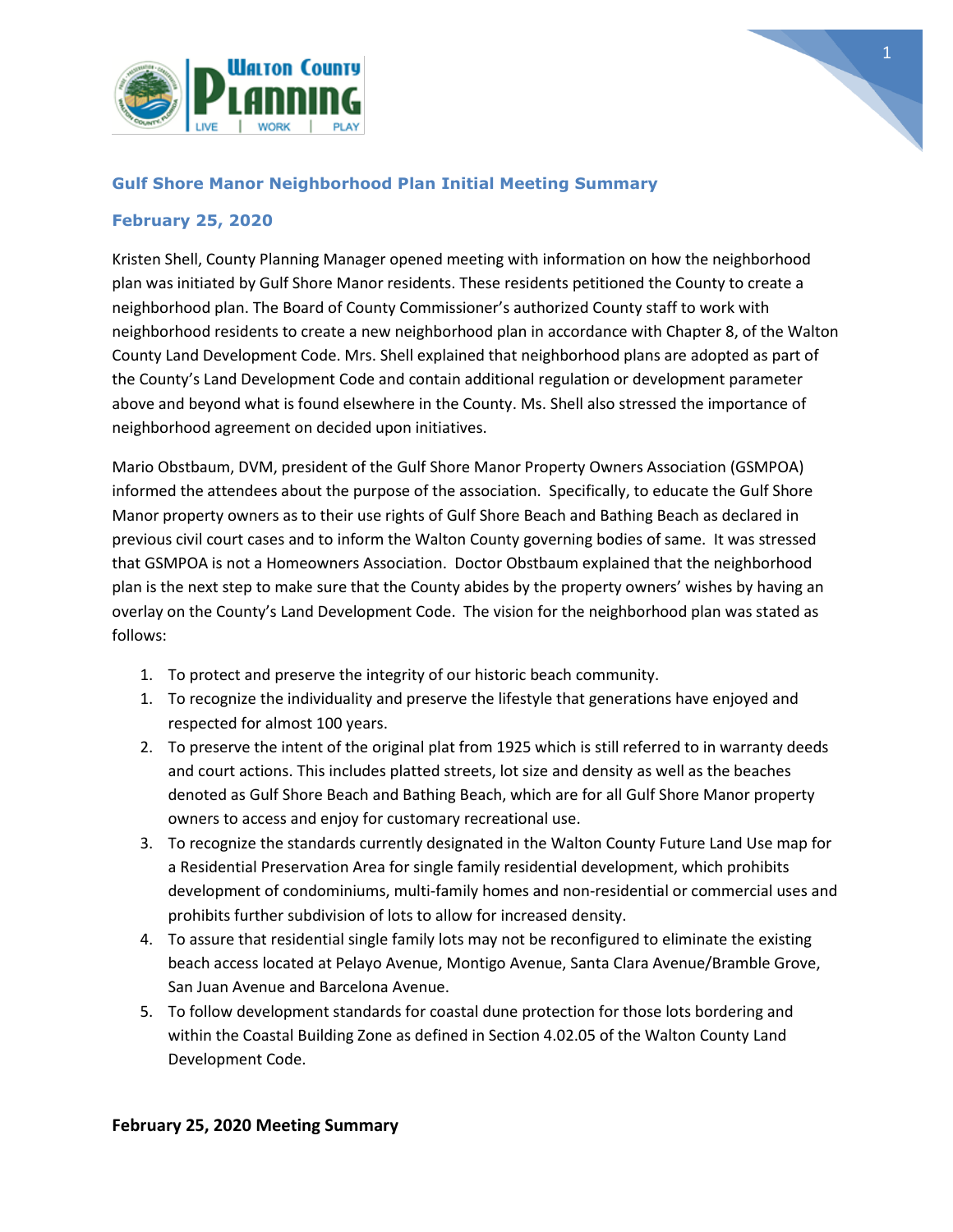

6. To define street names and have them be the same on the property tax appraiser's map, the 911 coordinator and GIS information system.

**During the meeting, attendees where provided comment cards and asked to record written comments. The following represents summaries of these comments by target issue area with some key decision points shown by volume of comment.** 

### **COMMENT CARDS SUMMARY**

## **Short Term Rental/Long Term Rental**

- **No prohibition on short term or grandfather existing**
- **Allow property owners to rent to vacation goers on short term basis**

### **Montigo Avenue**

- **Non golf carts, no car parking, only allow bicycles**
- **Nature preserve, only foot traffic**
- **North of 30 A should be a nature preserve, no parking, conservation area, no building in perpetuity**
- **Make Montigo a nature preserve – undeveloped**
- **Bikes only at access**
- **Bikes only at walkover – no more parking**
- **Keep beach access natural, open expand walking and allow bicycles only**
- **Keep natural south of 30 A**
- **Stay a nature preserve, bike/ped access only**
- **Nature preserve with walk over and bikes only**
- **Keep Montigo Access as conservation**
- **Montego-conservation area**
- **Keep Montigo Pathway as it is**
- **Make underdeveloped Montigo a nature preserve w/ natural walk over/walk way**
- **Montigo boardwalk – or nature preserve**
- **Keep Montigo beach assess natural with dune walkover**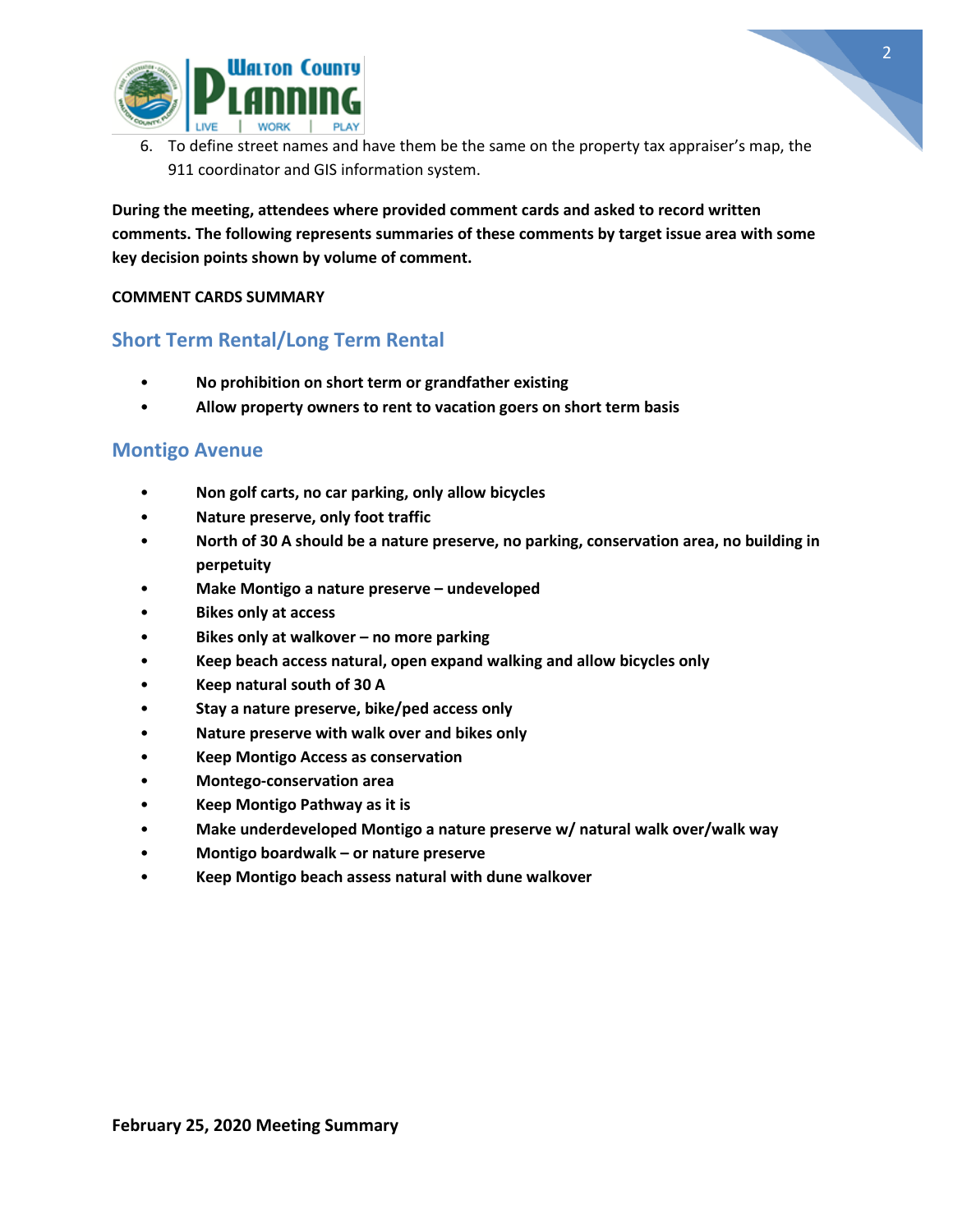



3

# **Public ROW / Streets**

- **No development, no parking lots**
- **All roads are not through roads**
- **Turn unused roads into community gardens**
- **Do not want Barcelona to be one way**
- **Do not want Barcelona to be maintained by the County**
- **Street signs at West Shady Pine / S Barcelona confusing, mail is wrong**
- **No golf cart facilities on roads**
- **No connecting road from Nature Walk**
- **Continue sidewalks on San Juan all the way to the beach**
- **Bridge wetlands at Shady Pines and Montigo**
- **Recognize all roads in GSM as County Maintained Roads all the way to the Beach**
- **Do not allow a connector on San Juan north of GSM**
- **Park / foot bridge to connect Barcelona and Dothan**
- **Wetland under San Juan, flooding in San Juan**
- **County recognize and maintain roads from original plat**
- **Rename Chelsey to N. Pelayo**
- **No road or cart path in State forest**
- **Foot access to hiking trails in the state forest, aka San Juan to Nature Walk**
- **County to develop more roads**
- **Preserve roads and right of ways**
- **Keep Barcelona Ave as is for residential use**

#### **February 25, 2020 Meeting Summary**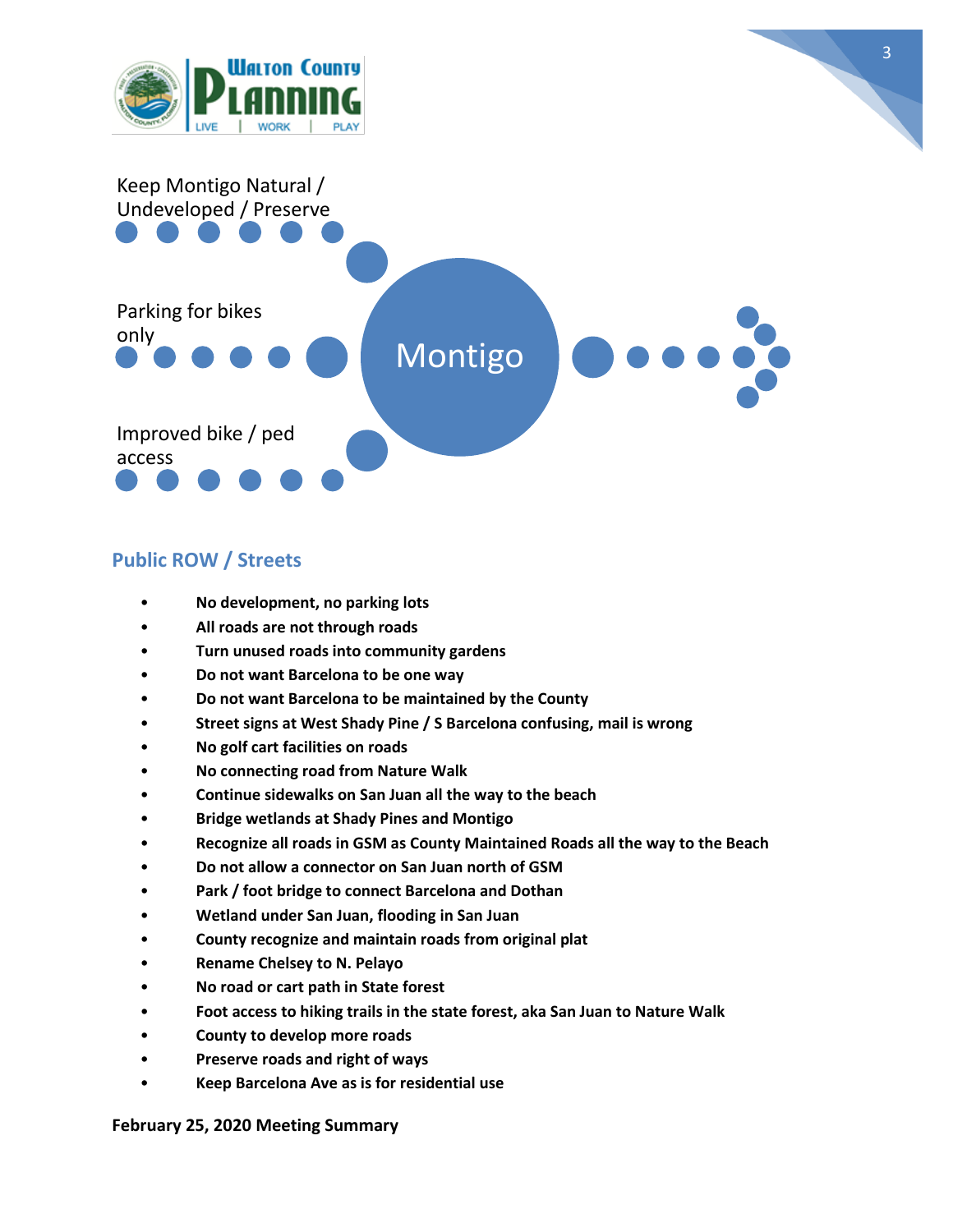



- **Elm Street is all over**
- **Keep the streets (developed and undeveloped) just as they are on the 1925 Plat**
- **Designate roadways as "no development" areas as per original Plat.**
- **Currently out of 5 roads only one (San Juan) goes through**
- **There should be no connecting road between San Juan Ave. and Nature Walk for motored vehicles of any kind.**
- **No connecting road between San Juan Ave and Nature Walk Neighborhood for motorized vehicles of any kind (ex. Golf carts).**
- **No thru street – north ends – of/for any current GSM roadway.**
- **All roads non through roads into subdivision**
- **Connect Santa Clara & Shady Pine and Montigo Ave's with bridges.**
- **Connection Santa Clara to Shady Pines**
- **Connecting Montigo Ave at North and South. This would relieve traffic in San Juan Ave.**
- **No road between Nature Walk and Gulf Shore Manor**
- **No building in platted streets**
- **Do not allow public parking on street R/W's for public (like private owned businesses).**
- **Restrict building on platted streets**

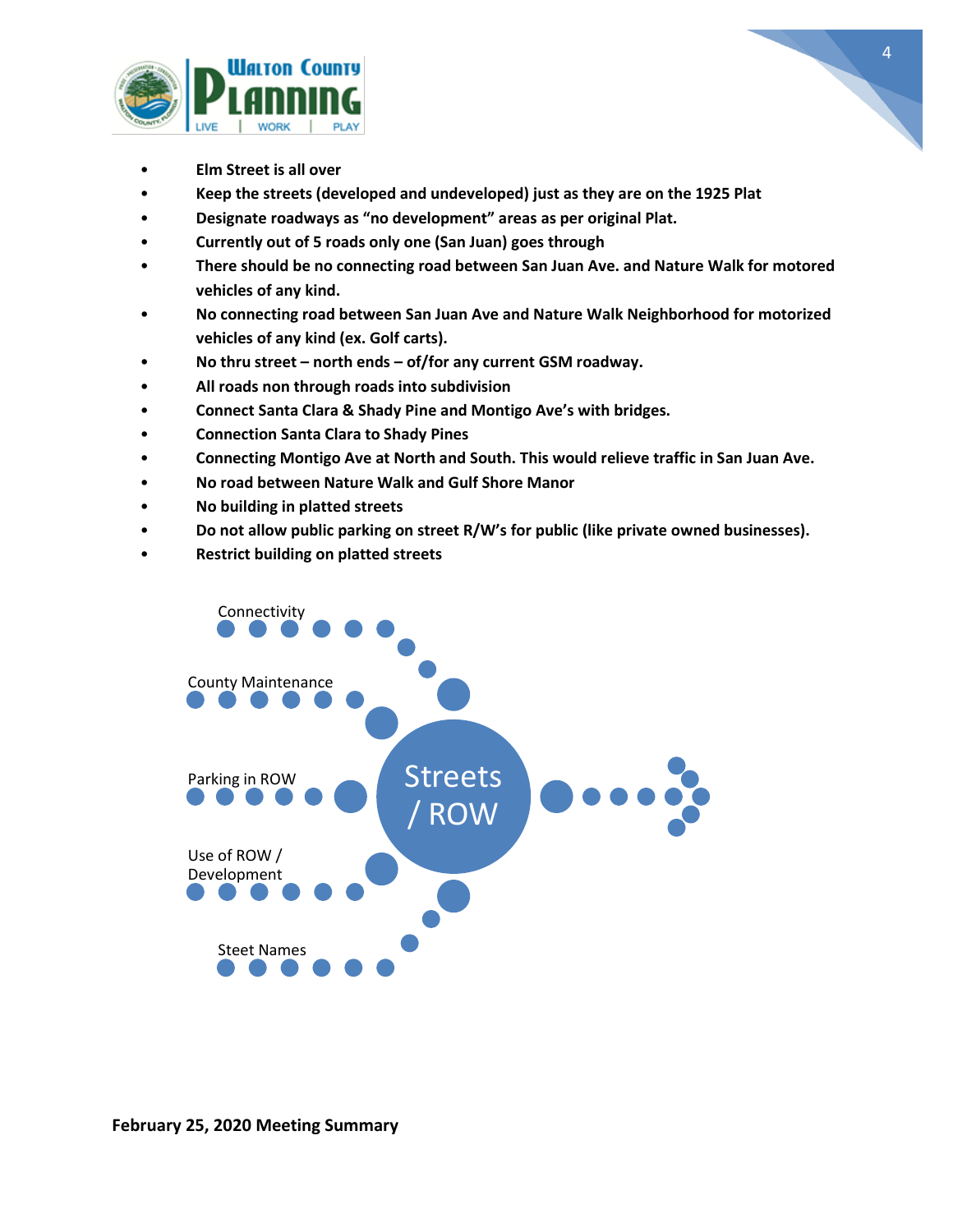



## **Beach Accesses**

- **No development**
- **Should be conservation areas**
- **Neighborhood would have to vote in any changes to public beach access**
- **No replats**
- **No more encroachment into Gulf Shore Beach**
- **Keep open for all to access beach**
- **Parking for GSM residents only**
- **No future development of beach accesses**
- **Keep open for everyone**
- **Preserve pedways (?) into reserve for beach access**
- **Access to beach**
- **Maintain Gulf Shore beach accesses as they are**
- **Protect beach use**
- **Keep our beach as customary use for our subdivision**
- **No public paring**
- **Do not change natural walkdowns – keep foot pathways w/no parking**
- **County to eminent Domain beach parking on Bramble**
- **No golf carts**
- **Make beaches open to public**
- **Would love to see more accesses like Pelayo access with the large deck & benches to sit on**
- **Keep all five accesses open and free for all GSM residents**
- **The most important issue that we can see is the encroachment of the access to the beach from Gulf Shore landowners to charge/fee for parking or admittance**
- **No alternate access from outside the subdivision to the beach**
- **Beach access should remain in a natural state with a small path for beach access**
- **Maintain current walkover as they are – no parking**
- **Keep same beach access**
- **Gulf Shore Manor parking on beach access**
- **Keep all other beach accesses as now O & M by TDC**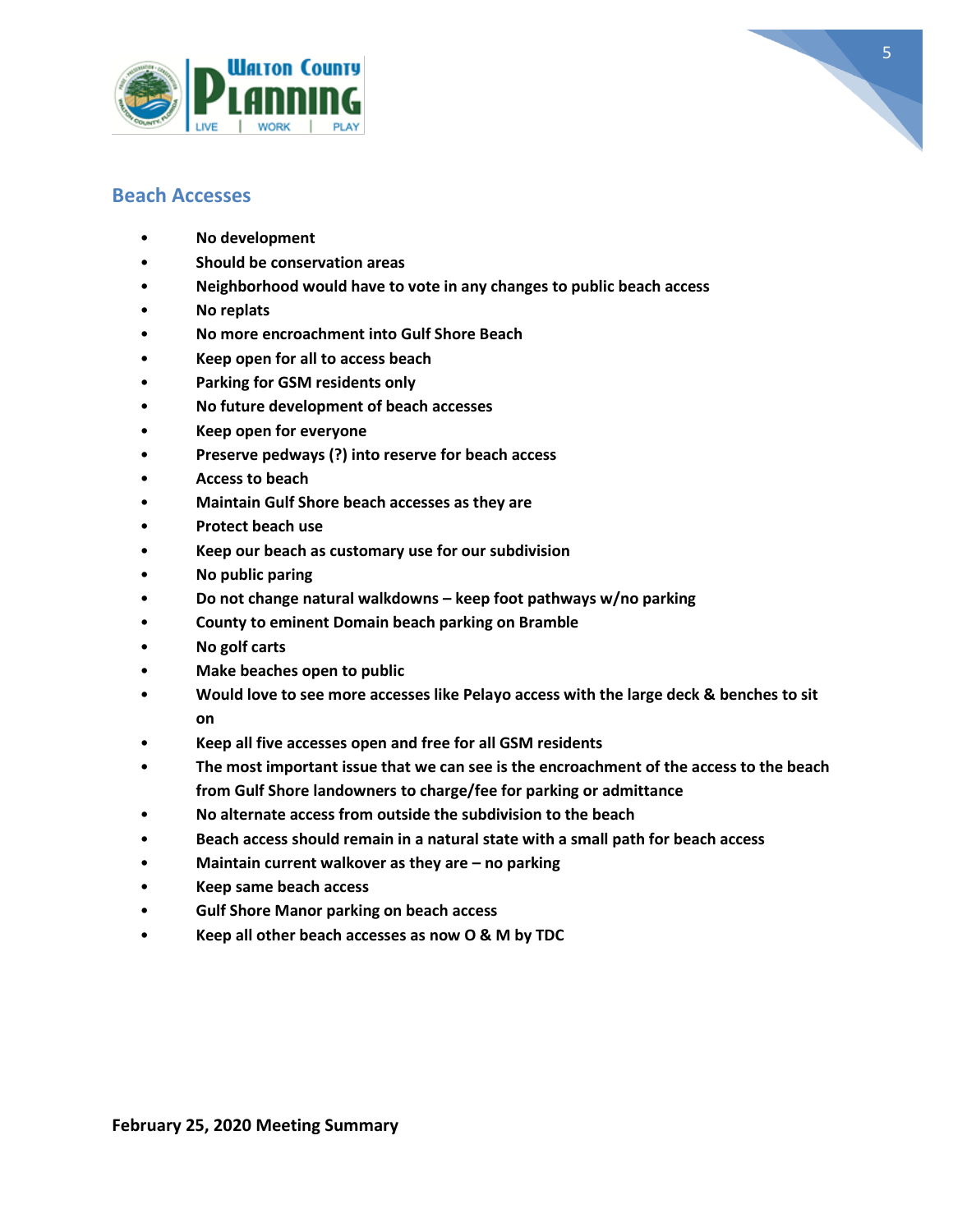

## **Neighborhood Design**

- **Keep existing setbacks**
- **Maintain current height restriction of 50 ft**
- **Keep same height**
- **Keep same setbacks**
- **Keep setbacks**
- **Keep height**
- **Adopt tree protection similar to Point Washington**
- **Limit fill, maintain wetlands**
- **Incorporate 35' height limit for main house**
- **Stormwater management on each lot and enforced**
- **Maintain original plat, no more replats**
- **Enforce height restriction of 50'**
- **Protect dunes**
- **No manufactured homes, grandfather existing**
- **No new construction or development with 50' of the top of the dune line. (n of Coastal Build Line)**
- **No (future) new manufactured homes**
- **Existing mobile homes ok/no future mobile homes**
- **No commercial use**
- **Grandfather live/work**
- **No more businesses (commercial)**

### **February 25, 2020 Meeting Summary**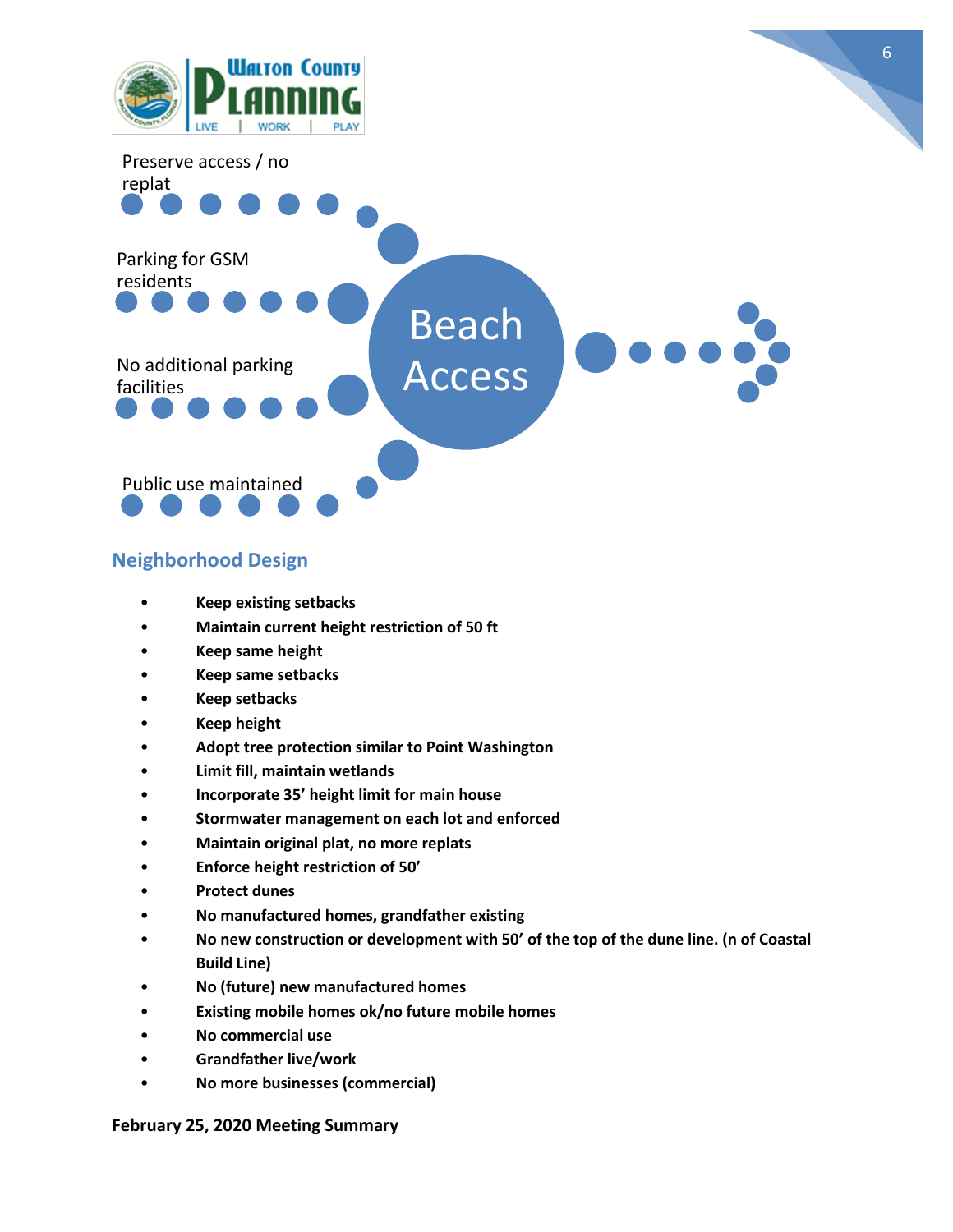



- **50 ft ht restriction should stay in place**
- **Protect Sand Oak trees/Magnolias**
- **Keep original plat**
- **Height restrictions on total structure – max 35' main structure; no towers taller than 50'**
- **Businesses need to be properly zoned**
- **Replat subdivision**
- **Reconfiguring lots**
- **Parking – SFD vs. Rental**
- **remain true to its stated purpose of preserving access & not be swayed into building & landscaping requirements**
- **40 ft height restriction (including roof)**
- **Same setbacks**
- **Can more than one access off 30A be developed**
- **Add community park spaces in common areas.**
- **Keep current set-backs as set by county**
- **Height restriction to 40 feet including roof**
- **No development for personal/residential of roads or common areas belonging to GSM**
- **No additional restrictions on current set-backs (5 ft.) and keep 50' height restriction**
- **No new building restrictions**

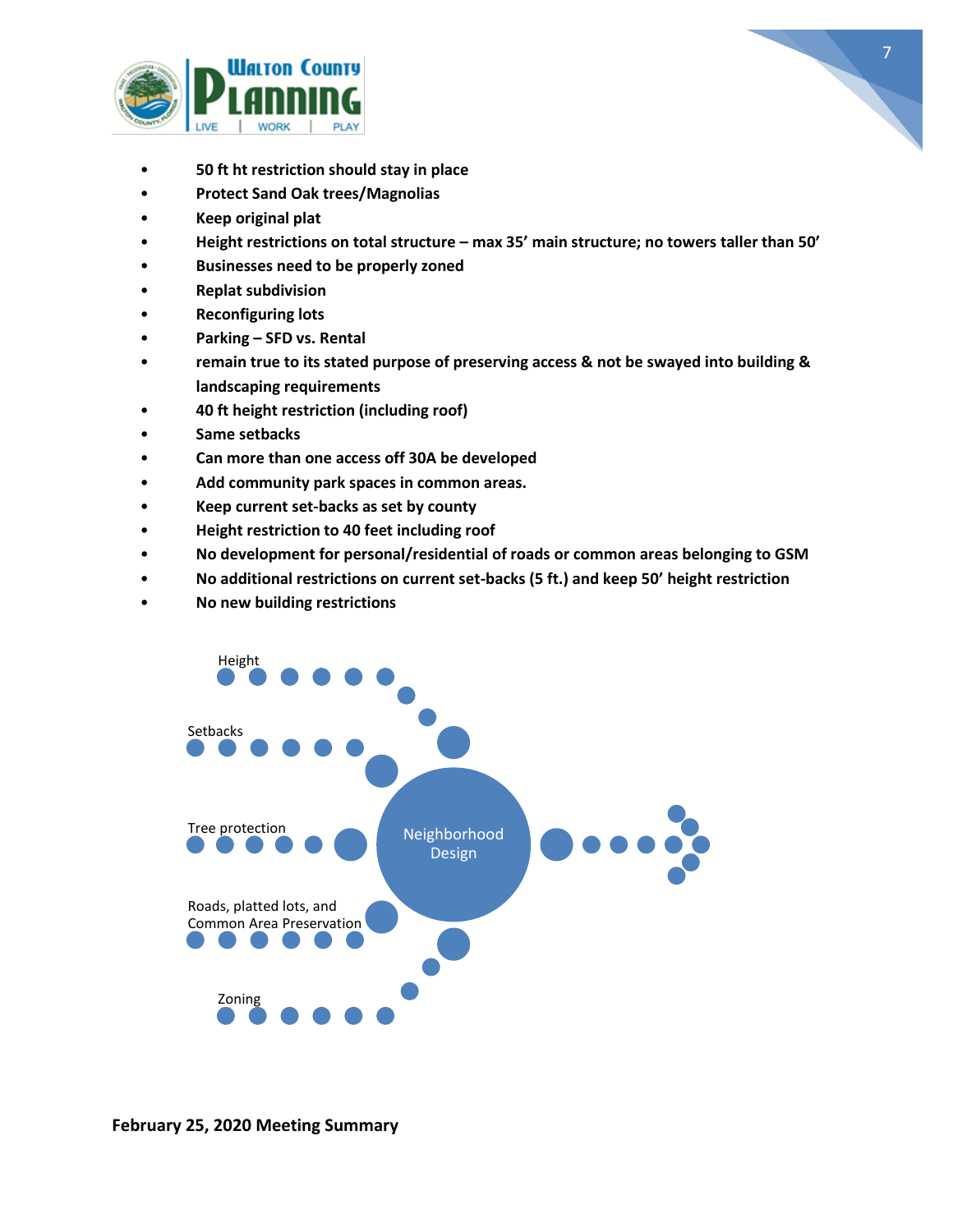



# **Parking**

- **No parking in streets or restroom areas for businesses or houses in GSM**
- **Designated parking for GSM residents**
- **No additional parking/golf cart parking**
- **Enforce current parking and beach codes**
- **Parking in the street is becoming problem (Seawalk Circle and South San Juan)**
- **Not enough parking at larger houses**
- **Parking for Gulf Shore Manor Homeowners only at existing beach access**
- **More bicycle parking/racks**
- **Golf cart designated spots**
- **No parking on streets or give passes to each household for renter or owner use**
- **Designated beach parking for GSM**
- **No street parking on Montego Ln**
- **Brambly parking lot never legally obtained**
- **No parking in streets**
- **No additional parking lots (public)**
- **No business parking on Pelayo**
- **No additional parking lots in platted areas**
- **No more parking spaces for cars; instead add bike or alternative spaces**